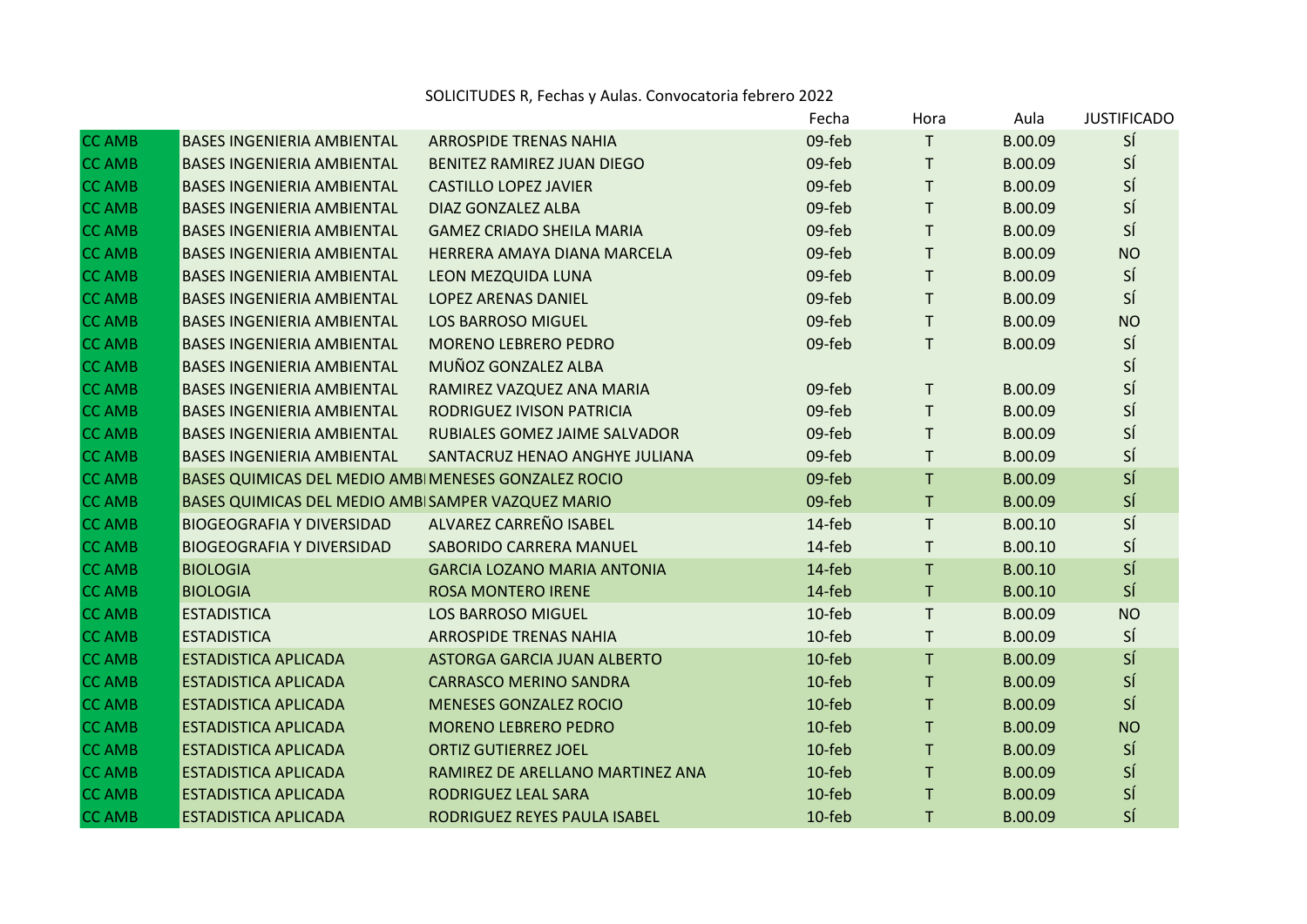| <b>CC AMB</b> | <b>ESTADISTICA APLICADA</b>                           | SANTACRUZ HENAO ANGHYE JULIANA      | 10-feb | T.           | B.00.09 | SÍ        |
|---------------|-------------------------------------------------------|-------------------------------------|--------|--------------|---------|-----------|
| <b>CC AMB</b> | <b>ESTADISTICA APLICADA</b>                           | <b>TORRES ROSSO MARTA</b>           | 10-feb | T.           | B.00.09 | SÍ        |
| <b>CC AMB</b> | EVALUACION CONTAMINACION                              | <b>GONZALEZ CHUST ALBERTO</b>       | 09-feb | T.           | B.00.09 | SÍ        |
| <b>CC AMB</b> | EVALUACION CONTAMINACION                              | MUÑOZ GONZALEZ ALBA                 | 09-feb | T.           | B.00.09 | SÍ        |
| <b>CC AMB</b> | <b>EVALUACION CONTAMINACION</b>                       | PARADA GARCIA JUAN                  | 09-feb | $\mathsf T$  | B.00.09 | SÍ        |
| <b>CC AMB</b> | <b>EVALUACION CONTAMINACION</b>                       | RAMIREZ DE ARELLANO MARTINEZ ANA    | 09-feb | T.           | B.00.09 | SÍ        |
| <b>CC AMB</b> | EVALUACION CONTAMINACION                              | ROMERO RUBIO CARLOS MANUEL          | 09-feb | $\mathsf{T}$ | B.00.09 | SÍ        |
| <b>CC AMB</b> | EVALUACION CONTAMINACION                              | SANCHEZ CANDON MARIA ISABEL         | 09-feb | T.           | B.00.09 | SÍ        |
| <b>CC AMB</b> | <b>FISICA</b>                                         | <b>ALADRO PRIETO JOSE MANUEL</b>    | 09-feb | T.           | B.00.07 | SÍ        |
| <b>CC AMB</b> | <b>FISICA</b>                                         | CONEJERO RODRIGUEZ FRANCISCO JAVIER | 09-feb | T.           | B.00.07 | SÍ        |
| <b>CC AMB</b> | <b>FISICA</b>                                         | <b>GALLEGO ROMERO JOSE MARIA</b>    | 09-feb | $\mathsf T$  | B.00.07 | <b>NO</b> |
| <b>CC AMB</b> | <b>FISICA</b>                                         | <b>LOPE GUINEA IVAN</b>             | 09-feb | T.           | B.00.07 | SÍ        |
| <b>CC AMB</b> | <b>FISICA</b>                                         | <b>MARCHANTE RODRIGUEZ IVAN</b>     | 09-feb | $\mathsf T$  | B.00.07 | SÍ        |
| <b>CC AMB</b> | <b>FISICA</b>                                         | RODRIGUEZ BARBA SEBASTIAN           | 09-feb | $\mathsf T$  | B.00.07 | <b>NO</b> |
| <b>CC AMB</b> | <b>FISICA</b>                                         | RODRIGUEZ CRISMAN LAURA             | 09-feb | T.           | B.00.07 | SÍ        |
| <b>CC AMB</b> | <b>FISICA</b>                                         | RODRIGUEZ HERRUZO JOSE ANGEL        | 09-feb | $\mathsf T$  | B.00.07 | SÍ        |
| <b>CC AMB</b> | <b>FISICA</b>                                         | <b>WILLIAMS PERUCHO LEYRE</b>       | 09-feb | $\mathsf T$  | B.00.07 | SÍ        |
| <b>CC AMB</b> | <b>GEOLOGIA</b>                                       | <b>COSTILLA GUERRERO ELENA</b>      | 10-feb | $\mathsf T$  | B.00.09 | SÍ        |
| <b>CC AMB</b> | <b>GEOLOGIA</b>                                       | <b>GARCIA LOZANO MARIA ANTONIA</b>  | 10-feb | T.           | B.00.09 | SÍ        |
| <b>CC AMB</b> | <b>GESTION DE LA ENERGIA</b>                          | ANDRADES MEDINA JUAN ANTONIO        | 14-feb | $\mathsf T$  | B.00.10 | SÍ        |
| <b>CC AMB</b> | <b>GESTION DE LA ENERGIA</b>                          | DE ASIS VITAL MANUEL JESUS          | 14-feb | T.           | B.00.10 | SÍ        |
| <b>CC AMB</b> | <b>GESTION DE LA ENERGIA</b>                          | <b>GARCIA ESCOLAR ANA MARIA</b>     | 14-feb | $\mathsf T$  | B.00.10 | <b>NO</b> |
| <b>CC AMB</b> | <b>GESTION DE LA ENERGIA</b>                          | <b>GONZALEZ BARRAGAN MARIA</b>      | 14-feb | $\mathsf T$  | B.00.10 | SÍ        |
| <b>CC AMB</b> | <b>GESTION DE LA ENERGIA</b>                          | <b>GONZALEZ CHUST ALBERTO</b>       | 14-feb | T.           | B.00.10 | SÍ        |
| <b>CC AMB</b> | <b>GESTION DE LA ENERGIA</b>                          | <b>GUTIERREZ RODRIGUEZ CARMEN</b>   | 14-feb | T.           | B.00.10 | SÍ        |
| <b>CC AMB</b> | <b>GESTION DE LA ENERGIA</b>                          | <b>INFANTE VELADO PAULA</b>         | 14-feb | T.           | B.00.10 | SÍ        |
| <b>CC AMB</b> | <b>GESTION DE LA ENERGIA</b>                          | PARADA GARCIA JUAN                  | 14-feb | T.           | B.00.10 | SÍ        |
| <b>CC AMB</b> | <b>GESTION DE LA ENERGIA</b>                          | PEREIRA CORNEJO LAURA               | 14-feb | $\mathsf T$  | B.00.10 | SÍ        |
| <b>CC AMB</b> | <b>GESTION DE LA ENERGIA</b>                          | PORTABALES ACOSTA MARTA             | 14-feb | $\mathsf T$  | B.00.10 | SÍ        |
| <b>CC AMB</b> | <b>GESTION DE LA ENERGIA</b>                          | ROMERO HARANA CARMEN                | 14-feb | $\mathsf T$  | B.00.10 | SÍ        |
| <b>CC AMB</b> | <b>GESTION DE LA ENERGIA</b>                          | SANCHEZ CANDON MARIA ISABEL         | 14-feb | T.           | B.00.10 | SÍ        |
| <b>CC AMB</b> | <b>GESTION DE LA ENERGIA</b>                          | <b>SEGUNDO MARIN CAROLINA</b>       | 14-feb | T            | B.00.10 | SÍ        |
| <b>CC AMB</b> | HERRAMIENTAS DE GESTION AMBI GARCIA ESCOLAR ANA MARIA |                                     | 09-feb | T.           | B.00.09 | SÍ        |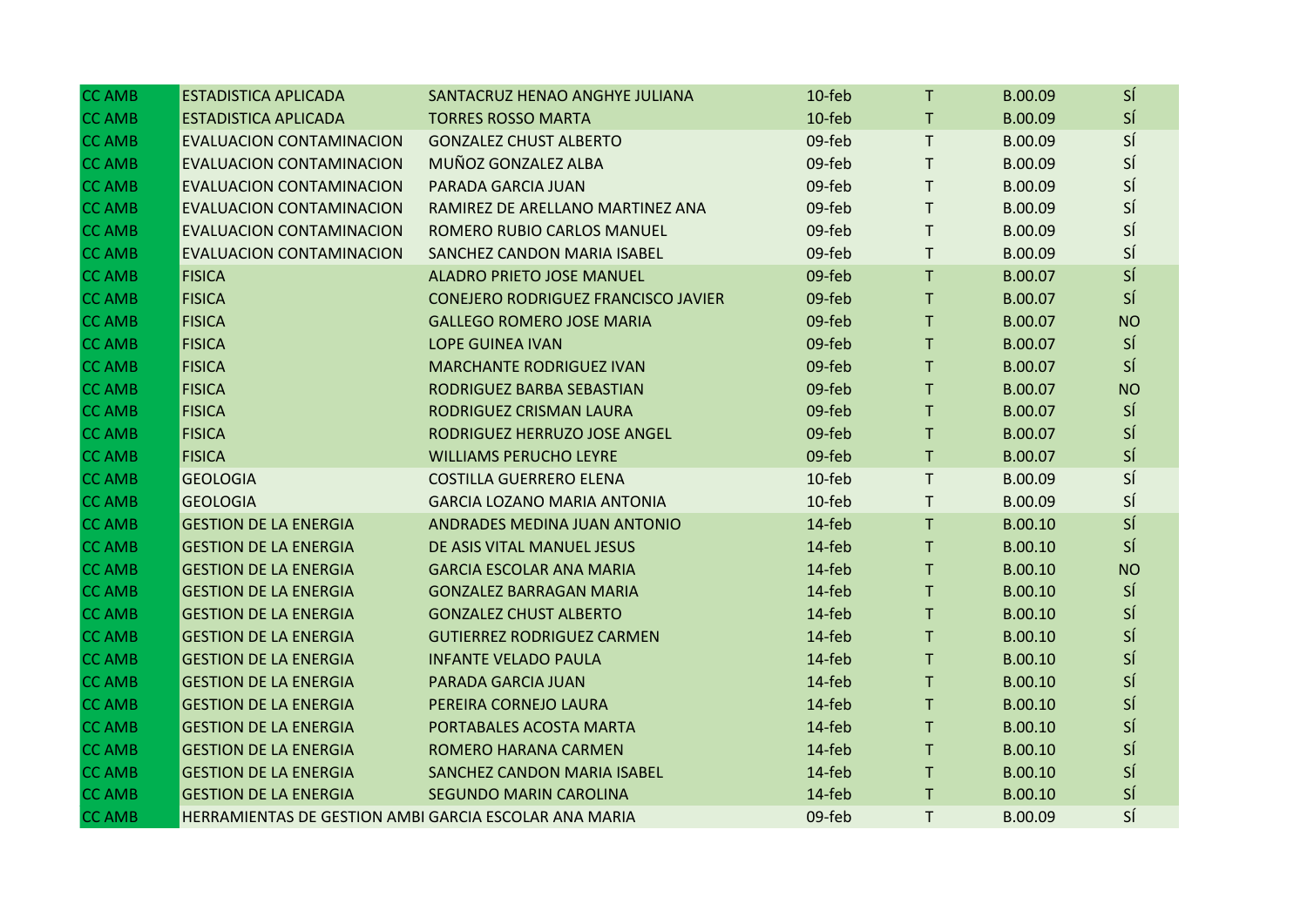| <b>CC AMB</b> | <b>MATEMATICAS I</b>                               | <b>CARDOSO GUERRERO LUIS MANUEL</b>   | 09-feb    | $\mathsf{T}$ | B.00.07 | SÍ        |
|---------------|----------------------------------------------------|---------------------------------------|-----------|--------------|---------|-----------|
| <b>CC AMB</b> | <b>MATEMATICAS I</b>                               | <b>GARCIA LOZANO MARIA ANTONIA</b>    | 09-feb    | T.           | B.00.07 | SÍ        |
| <b>CC AMB</b> | <b>MATEMATICAS I</b>                               | MUÑOZ ARAGON ALBERTO                  | 09-feb    | T            | B.00.07 | <b>NO</b> |
| <b>CC AMB</b> | <b>MATEMATICAS I</b>                               | ORTEGA UTRERA MARTA                   | 09-feb    | T.           | B.00.07 | <b>NO</b> |
| <b>CC AMB</b> | <b>MATEMATICAS II</b>                              | MENESES GONZALEZ ROCIO                | 14-feb    | T.           | B.00.10 | SÍ        |
| <b>CC AMB</b> | <b>MEDIO FISICO</b>                                | DIAZ GONZALEZ ALBA                    | 14-feb    | T            | B.00.10 | SÍ        |
| <b>CC AMB</b> | <b>MEDIO FISICO</b>                                | <b>GARCIA PEREZ ELENA MARIA</b>       | 14-feb    | T.           | B.00.10 | SÍ        |
| <b>CC AMB</b> | <b>MEDIO FISICO</b>                                | RICCA GELLA MARTA                     | 14-feb    | T            | B.00.10 | Sí        |
| <b>CC AMB</b> | <b>MEDIO FISICO</b>                                | <b>SANZ LOPEZ DIEGO</b>               | 14-feb    | T            | B.00.10 | <b>NO</b> |
| <b>CC AMB</b> | <b>MEDIO FISICO</b>                                | <b>TORRES ROSSO MARTA</b>             | 14-feb    | T            | B.00.10 | SÍ        |
| <b>CC AMB</b> | <b>MICROBIOLOGIA</b>                               | <b>CASTAÑO SANCHEZ PAULA</b>          | 14-feb    | $\mathsf{T}$ | B.00.10 | SÍ        |
| <b>CC AMB</b> | <b>OPERACIONES UNITARIAS</b>                       | <b>CASAL TRIGO ANTONIO</b>            | 10-feb    | T            | B.00.09 | <b>NO</b> |
| <b>CC AMB</b> | <b>OPERACIONES UNITARIAS</b>                       | <b>FERNANDEZ PUGA MANUEL</b>          | 10-feb    | T.           | B.00.09 | SÍ        |
| <b>CC AMB</b> | <b>OPERACIONES UNITARIAS</b>                       | <b>LOPEZ ARENAS DANIEL</b>            | 10-feb    | T            | B.00.09 | SÍ        |
| <b>CC AMB</b> | <b>OPERACIONES UNITARIAS</b>                       | MARTIN VILLANEGO JACQUELINE           | 10-feb    | T.           | B.00.09 | SÍ        |
| <b>CC AMB</b> | ORDENACION DEL TERRITORIO, UR SANCHEZ MOREIRA SARA |                                       | 14-feb    | T.           | B.00.10 | SÍ        |
| <b>CC AMB</b> | <b>QUIMICA</b>                                     | ORTEGA UTRERA MARTA                   | $10$ -feb | T            | B.00.09 | <b>NO</b> |
| <b>CC AMB</b> | <b>QUIMICA</b>                                     | <b>ROSA MONTERO IRENE</b>             | 10-feb    | $\mathsf T$  | B.00.09 | SÍ        |
| <b>CC AMB</b> | TECNICAS INSTRUMENTALES                            | <b>ARCE MANUEL DAVID</b>              | 10-feb    | T            | B.00.09 | SÍ        |
| <b>CC AMB</b> | <b>TECNICAS INSTRUMENTALES</b>                     | PEREIRA CORNEJO LAURA                 | 10-feb    | T.           | B.00.09 | SÍ        |
| <b>CC AMB</b> | <b>TECNICAS INSTRUMENTALES</b>                     | ROMERO HARANA CARMEN                  | 10-feb    | T.           | B.00.09 | SÍ        |
| <b>CC AMB</b> | <b>TECNICAS INSTRUMENTALES</b>                     | <b>SEGUNDO MARIN CAROLINA</b>         | 10-feb    | T            | B.00.09 | SÍ        |
| <b>CC AMB</b> | <b>TOXICOLOGIA</b>                                 | ALVAREZ CARREÑO ISABEL                | 10-feb    | $\mathsf{T}$ | B.00.07 | SÍ        |
| <b>CC AMB</b> | <b>TOXICOLOGIA</b>                                 | <b>CASTILLA BORNES ALVARO</b>         | $10$ -feb | T            | B.00.07 | SÍ        |
| <b>CC AMB</b> | <b>TOXICOLOGIA</b>                                 | DOMINGUEZ GRAGERA MARIA CONCEPCION    | 10-feb    | T            | B.00.07 | <b>NO</b> |
| <b>CC AMB</b> | <b>TOXICOLOGIA</b>                                 | <b>GARCIA ESCOLAR ANA MARIA</b>       | 10-feb    | T            | B.00.07 | SÍ        |
| <b>CC AMB</b> | <b>TOXICOLOGIA</b>                                 | <b>GONZALEZ RODRIGUEZ MARIA BELLA</b> | 10-feb    | T.           | B.00.07 | SÍ        |
| <b>CC AMB</b> | <b>TOXICOLOGIA</b>                                 | <b>JUNQUERA LEON MANUEL</b>           | 10-feb    | T.           | B.00.07 | SÍ        |
| <b>CC AMB</b> | <b>TOXICOLOGIA</b>                                 | LEON MEZQUIDA LUNA                    | 10-feb    | T            | B.00.07 | SÍ        |
| <b>CC AMB</b> | <b>TOXICOLOGIA</b>                                 | <b>MALAGON ALMAGRO RAUL</b>           | 10-feb    | T.           | B.00.07 | SÍ        |
| <b>CC AMB</b> | <b>TOXICOLOGIA</b>                                 | <b>MORENO RODRIGUEZ RAUL</b>          | 10-feb    | T.           | B.00.07 | SÍ        |
| <b>CC AMB</b> | <b>TOXICOLOGIA</b>                                 | <b>SABORIDO CARRERA MANUEL</b>        | 10-feb    | $\mathsf T$  | B.00.07 | SÍ        |
| <b>CC MAR</b> | <b>ACUICULTURA</b>                                 | LARA RODRIGUEZ PEDRO MANUEL           | 09-feb    | T.           | B.00.10 | <b>NO</b> |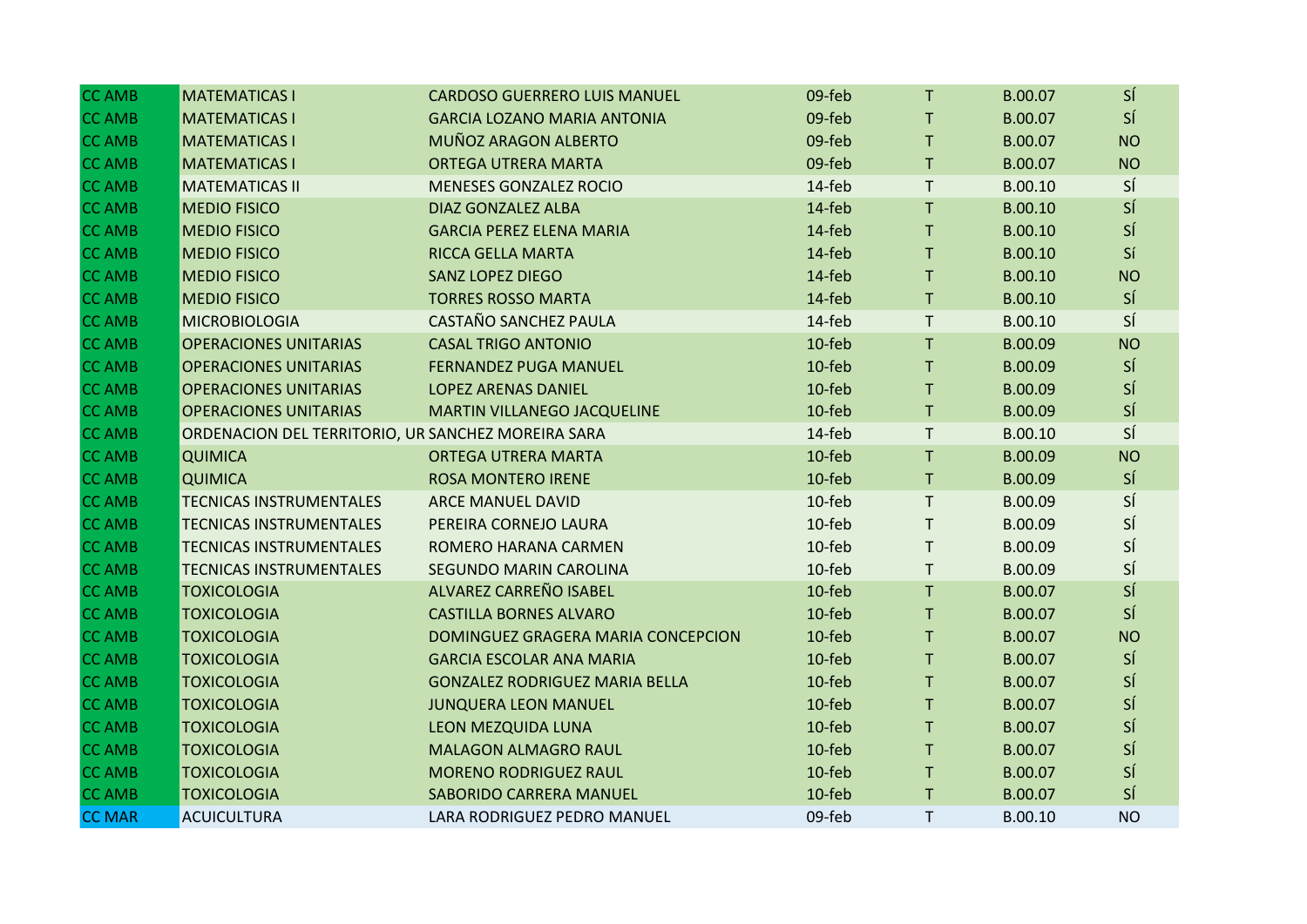| <b>CC MAR</b> | <b>ACUICULTURA</b>                                       | MUÑOZ ORTEGA NAZARET                                     | 09-feb | $\mathsf{T}$ | B.00.10 | SÍ        |
|---------------|----------------------------------------------------------|----------------------------------------------------------|--------|--------------|---------|-----------|
| <b>CC MAR</b> | <b>ACUICULTURA</b>                                       | PORTILLO GARCIA MARINA                                   | 09-feb | $\mathsf{T}$ | B.00.10 | SÍ        |
| <b>CC MAR</b> | <b>BIOLOGIA</b>                                          | MARTINEZ SANCLEMENTE ANDRES                              | 14-feb | T            | B.00.09 | SÍ        |
| <b>CC MAR</b> | <b>BIOLOGIA</b>                                          | POVEDA MURDIEGO PILAR CECILIA                            | 14-feb | T.           | B.00.09 | SÍ        |
| <b>CC MAR</b> | <b>CALCULO NUMERICO</b>                                  | DE FREITAS ALEXIA DALETH                                 | 14-feb | $\mathsf{T}$ | B.00.09 | SÍ        |
| <b>CC MAR</b> | <b>CALCULO NUMERICO</b>                                  | ESTEVEZ MARRERO ALEJANDRA                                | 14-feb | $\mathsf{T}$ | B.00.09 | SÍ        |
| <b>CC MAR</b> | <b>CALCULO NUMERICO</b>                                  | <b>GALLARDO FORERO PABLO</b>                             | 14-feb | $\mathsf{T}$ | B.00.09 | SÍ        |
| <b>CC MAR</b> | CONSERVACION RECURSOS VIVOS FERNANDEZ MORENO PABLO       |                                                          | 10-feb | T.           | B.00.10 | SÍ        |
| <b>CC MAR</b> | <b>ECOLOGIA MARINA</b>                                   | ESTEVEZ MARRERO ALEJANDRA                                | 10-feb | $\mathsf{T}$ | B.00.10 | SÍ        |
| <b>CC MAR</b> | <b>ECOLOGIA MARINA</b>                                   | PAMIES MOTOS MARIA                                       | 10-feb | $\mathsf{T}$ | B.00.10 | SÍ        |
| <b>CC MAR</b> | <b>ECOLOGIA MARINA</b>                                   | <b>SANCHEZ VELEZ MARTA</b>                               | 10-feb | $\mathsf{T}$ | B.00.10 | SÍ        |
| <b>CC MAR</b> | <b>ECONOMIA Y LEGISLACION</b>                            | CARMONA ROMERO MARIA INMACULADA                          | 10-feb | T            | B.00.10 | SÍ        |
| <b>CC MAR</b> | <b>ECONOMIA Y LEGISLACION</b>                            | MARTINEZ SANCLEMENTE ANDRES                              | 10-feb | T.           | B.00.10 | SÍ        |
| <b>CC MAR</b> | <b>ECUACIONES DIFERENCIALES</b>                          | <b>JIMENEZ CORTES ANGELA</b>                             | 09-feb | $\mathsf{T}$ | B.00.10 | SÍ        |
| <b>CC MAR</b> | <b>ESTADISTICA</b>                                       | <b>GALLARDO FORERO PABLO</b>                             | 10-feb | T            | B.00.10 | SÍ        |
| <b>CC MAR</b> | <b>ESTADISTICA</b>                                       | LOPEZ CARDOSO ANA ISABEL                                 | 10-feb | T            | B.00.10 | SÍ        |
| <b>CC MAR</b> | <b>ESTADISTICA APLICADA</b>                              | JIMENEZ SALAGRE FERNANDO                                 | 10-feb | T.           | B.00.10 | SÍ        |
| <b>CC MAR</b> | ESTADISTICA APLICADA                                     | RAMIREZ VAZQUEZ ANA MARIA                                | 10-feb | $\mathsf{T}$ | B.00.10 | SÍ        |
| <b>CC MAR</b> | <b>GEOFISICA Y TECTONICA</b>                             | <b>AGUILO DURAN ANA ISABEL</b>                           | 14-feb | $\mathsf{T}$ | B.00.09 | SÍ        |
| <b>CC MAR</b> | <b>GEOFISICA Y TECTONICA</b>                             | CARMONA ROMERO MARIA INMACULADA                          | 14-feb | T.           | B.00.09 | SÍ        |
| <b>CC MAR</b> | INTRODUCCION A LA OCEANOGRAI CACHAFEIRO VICTORIA CARLOS  |                                                          | 09-feb | $\mathsf{T}$ | B.00.10 | SÍ        |
| <b>CC MAR</b> | INTRODUCCION A LA OCEANOGRAI CUESTA TORRES JORGE         |                                                          | 09-feb | $\mathsf{T}$ | B.00.10 | <b>NO</b> |
| <b>CC MAR</b> | INTRODUCCION A LA OCEANOGRAI MANCILLA MATEOS JUAN        |                                                          | 09-feb | $\mathsf{T}$ | B.00.10 | SÍ        |
| <b>CC MAR</b> |                                                          | INTRODUCCION A LA OCEANOGRAI MARTINEZ SANCLEMENTE ANDRES | 09-feb | T.           | B.00.10 | SÍ        |
| <b>CC MAR</b> | INTRODUCCION A LA OCEANOGRAI MUÑOZ SANCHEZ BLANCA        |                                                          | 09-feb | T.           | B.00.10 | SÍ        |
| <b>CC MAR</b> | INTRODUCCION A LA OCEANOGRAI PEREZ AGULLO JUAN JOSE      |                                                          | 09-feb | T.           | B.00.10 | SÍ        |
| <b>CC MAR</b> | INTRODUCCION A LA OCEANOGRAI REYES PADILLA VICTOR MANUEL |                                                          | 09-feb | $\mathsf{T}$ | B.00.10 | SÍ        |
| <b>CC MAR</b> | INTRODUCCION A LA OCEANOGRAI RUIZ CORTINA ELENA          |                                                          | 09-feb | T.           | B.00.10 | SÍ        |
| <b>CC MAR</b> | INTRODUCCION A LA OCEANOGRAI SALGUERO ABUCHA CLAUDIA     |                                                          | 09-feb | $\mathsf{T}$ | B.00.10 | SÍ        |
| <b>CC MAR</b> | INTRODUCCION A LA OCEANOGRAI VELEZ PEREZ JULIA           |                                                          | 09-feb | $\mathsf{T}$ | B.00.10 | SÍ        |
| <b>CC MAR</b> | INTRODUCCION A LA OCEANOGRAI VERDE VERANO MARIA          |                                                          | 09-feb | T.           | B.00.10 | SÍ        |
| <b>CC MAR</b> | <b>MATEMATICAS I</b>                                     | <b>QUESADA BREVAL CLARA</b>                              | 14-feb | T            | B.00.09 | SÍ        |
| <b>CC MAR</b> | <b>MATEMATICAS I</b>                                     | <b>VIDAL GIL JOAQUIN</b>                                 | 14-feb | T.           | B.00.09 | SÍ        |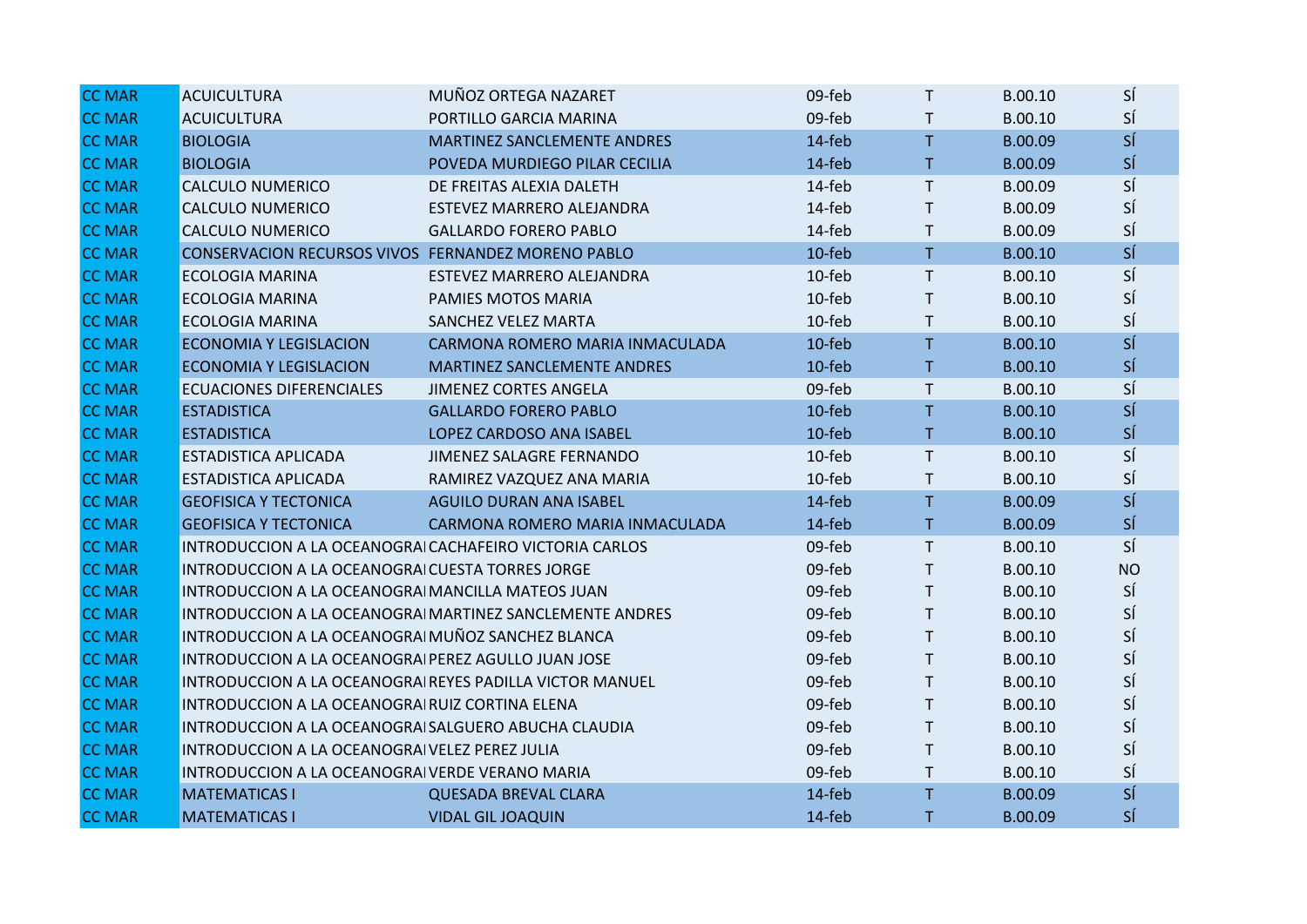| <b>CC MAR</b> | <b>MECANICA DE FLUIDOS</b> | ARCE MANUEL DAVID                | 09-feb | T            | B.00.10 | SÍ        |
|---------------|----------------------------|----------------------------------|--------|--------------|---------|-----------|
| <b>CC MAR</b> | <b>MECANICA DE FLUIDOS</b> | <b>CANDELARIO RODRIGUEZ INES</b> | 09-feb | $\mathsf{T}$ | B.00.10 | SÍ        |
| <b>CC MAR</b> | OCEANOGRAFIA BIOLOGICA     | ESTEVEZ MARRERO ALEJANDRA        | 09-feb | T            | B.00.10 | SÍ        |
| <b>CC MAR</b> | OCEANOGRAFIA BIOLOGICA     | FERNANDEZ MORELL PALOMA          | 09-feb | T            | B.00.10 | SÍ        |
| <b>CC MAR</b> | OCEANOGRAFIA BIOLOGICA     | <b>GONZALEZ MORAGUES CARME</b>   | 09-feb | T            | B.00.10 | SÍ        |
| <b>CC MAR</b> | OCEANOGRAFIA BIOLOGICA     | <b>VALDERRAMA CORTES ROCIO</b>   | 09-feb | T.           | B.00.10 | <b>NO</b> |
| <b>CC MAR</b> | OCEANOGRAFIA FISICA        | DE JUAN SIMON CLARA              | 14-feb | T.           | B.00.09 | SÍ        |
| <b>CC MAR</b> | <b>OCEANOGRAFIA FISICA</b> | FERNANDEZ MORENO PABLO           | 14-feb | T            | B.00.09 | SÍ        |
| <b>CC MAR</b> | <b>OCEANOGRAFIA FISICA</b> | <b>GALINDO SANCHEZ MARIA</b>     | 14-feb | T.           | B.00.09 | SÍ        |
| <b>CC MAR</b> | OCEANOGRAFIA FISICA        | <b>GARCIA MACIAS CARLOS</b>      | 14-feb | T.           | B.00.09 | SÍ        |
| <b>CC MAR</b> | <b>OCEANOGRAFIA FISICA</b> | <b>GONZALEZ FERNANDEZ INES</b>   | 14-feb | T.           | B.00.09 | SÍ        |
| <b>CC MAR</b> | <b>OCEANOGRAFIA FISICA</b> | HERRERA AMAYA DIANA MARCELA      | 14-feb | T            | B.00.09 | SÍ        |
| <b>CC MAR</b> | <b>OCEANOGRAFIA FISICA</b> | JIMENEZ SALAGRE FERNANDO         | 14-feb | T.           | B.00.09 | <b>NO</b> |
| <b>CC MAR</b> | OCEANOGRAFIA FISICA        | LOPEZ CEBALLOS MARIA             | 14-feb | T.           | B.00.09 | SÍ        |
| <b>CC MAR</b> | <b>OCEANOGRAFIA FISICA</b> | LOPEZ LOPEZ JUAN CARLOS          | 14-feb | T.           | B.00.09 | SÍ        |
| <b>CC MAR</b> | <b>OCEANOGRAFIA FISICA</b> | LUNA SAINZ CLAUDIA               | 14-feb | T            | B.00.09 | SÍ        |
| <b>CC MAR</b> | <b>OCEANOGRAFIA FISICA</b> | ORTUÑO CONDE BELEN               | 14-feb | T.           | B.00.09 | SÍ        |
| <b>CC MAR</b> | <b>OCEANOGRAFIA FISICA</b> | PAMIES MOTOS MARIA               | 14-feb | T            | B.00.09 | SÍ        |
| <b>CC MAR</b> | <b>OCEANOGRAFIA FISICA</b> | RAMIREZ VAZQUEZ ANA MARIA        | 14-feb | T.           | B.00.09 | SÍ        |
| <b>CC MAR</b> | <b>OCEANOGRAFIA FISICA</b> | RODRIGUEZ IVISON PATRICIA        | 14-feb | T            | B.00.09 | <b>NO</b> |
| <b>CC MAR</b> | <b>OCEANOGRAFIA FISICA</b> | RUBIALES GOMEZ JAIME SALVADOR    | 14-feb | T.           | B.00.09 | <b>NO</b> |
| <b>CC MAR</b> | OCEANOGRAFIA FISICA        | SANCHEZ VELEZ MARTA              | 14-feb | T.           | B.00.09 | <b>NO</b> |
| <b>CC MAR</b> | <b>OCEANOGRAFIA FISICA</b> | <b>SANTOS LOPEZ SARA</b>         | 14-feb | T.           | B.00.09 | <b>NO</b> |
| <b>CC MAR</b> | <b>OCEANOGRAFIA FISICA</b> | TELLAECHE MARTINEZ LOREA         | 14-feb | T            | B.00.09 | <b>NO</b> |
| <b>CC MAR</b> | <b>OCEANOGRAFIA FISICA</b> | <b>VICENTE ARROYO MARIO</b>      | 14-feb | T.           | B.00.09 | <b>NO</b> |
| <b>CC MAR</b> | <b>OCEANOGRAFIA FISICA</b> | VIZCAINO GONZALEZ VIRGINIA       | 14-feb | T            | B.00.09 | SÍ        |
| <b>CC MAR</b> | <b>PESQUERIAS</b>          | <b>CAPILLA GARCIA EVA</b>        | 10-feb | T.           | B.00.10 | SÍ        |
| <b>CC MAR</b> | <b>PESQUERIAS</b>          | HARANA AGUILOCHO CRISTINA        | 10-feb | Τ            | B.00.10 | SÍ        |
| <b>CC MAR</b> | <b>PESQUERIAS</b>          | <b>OYON SANZ AMETS</b>           | 10-feb | T.           | B.00.10 | SÍ        |
| <b>CC MAR</b> | PRODUCTOS NATURALES        | <b>CARRILLO GARCIA MERCEDES</b>  | 09-feb | T            | B.00.10 | SÍ        |
| <b>CC MAR</b> | PRODUCTOS NATURALES        | <b>FLORES LLANO MARIA JOSE</b>   | 09-feb | T            | B.00.10 | SÍ        |
| <b>CC MAR</b> | PRODUCTOS NATURALES        | LOPEZ HINOJO CELESTE             | 09-feb | T.           | B.00.10 | SÍ        |
| <b>CC MAR</b> | PRODUCTOS NATURALES        | RAMOS ALBA BEATRIZ               | 09-feb | T.           | B.00.10 | SÍ        |